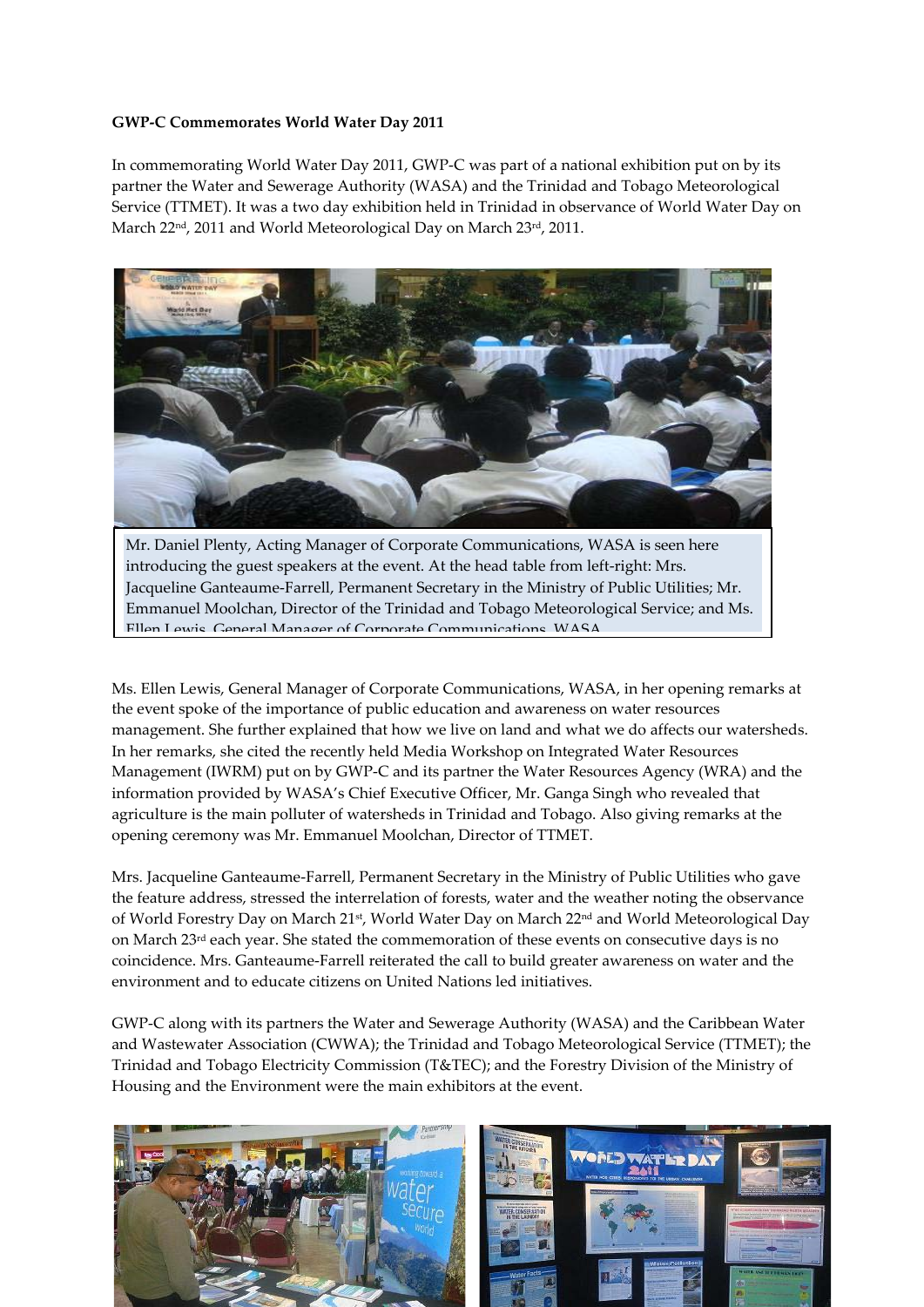Exhibitors were able to share information with the general public on their work and activities and moreover how they can become actively involved in building greater awareness on water and forest conservation and learn more about climate change, natural disasters and other areas.



Cross-sections of some of the material displayed in the GWP-C

Displayed in GWP-C's booth were GWP-C brochures; newsletters; GWP-C's water videos on water scarcity in the Caribbean and flood risk management; information on GWP-C's rainwater harvesting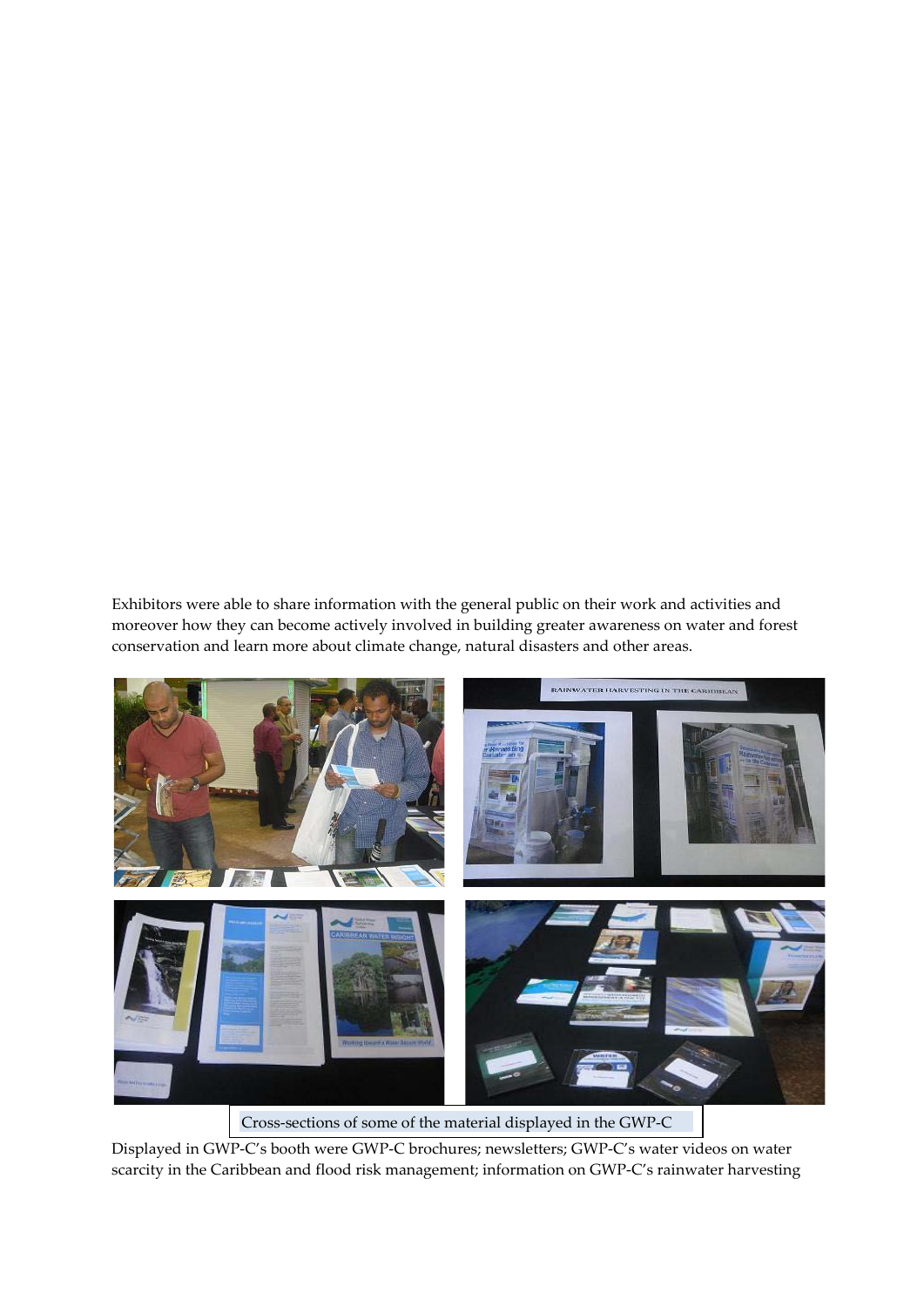model; and water conservation handouts. Material of the Global Water Partnership (GWP) such as the GWP 2009-2013 Strategy; 2009 Annual Report; policy briefs; and other material were also shared with the public.

# **GWP-C Water Videos Air in the Caribbean**

In observance of World Water Day (WWD) 2011, GWP-C's video productions *"Water: Is there enough for tomorrow?"* and *"Water Scarcity and Population in the Caribbean"* were shown on local television stations in Trinidad and Tobago, Guyana and St. Vincent and the Grenadines.

Both videos focus on water scarcity in the Caribbean and the importance of water conservation. The more recent of the videos *"Water: Is there enough for tomorrow?"* specifically highlights the various principles of Integrated Water Resources Management (IWRM) and the benefits of this approach in managing the Caribbean's water resources.

## **Activities of Partners**

## **Commemorating World Wetlands Day in Tobago**

Global Water Partnership-Caribbean's (GWP-C's) partner, Environment Tobago celebrated World Wetlands Day 2011 with a week of activities all focused on this year's theme *"Forests for Water and Wetlands."* Environment Tobago collaborated with partners from different sectors including Non-Governmental Organisations (NGOs), private businesses and community-based organisations to host the event.

The week long activities which commenced on World Wetlands Day (February  $2<sup>nd</sup>$ , 2011) took place within the Belle Garden Wetland in Tobago, which is the site of an existing United Nations Development Programme /Global Environment Facility (UNDP/GEF) funded initiative to increase awareness of wetlands and proactively encourage sustainable use of the Belle Garden Wetland. The Belle Garden Wetland is 1 of 17 wetlands of varying sizes on the island of Tobago.



The Belle Garden Wetland in

The activities looked specifically at training, research and education in the community surrounding the Belle Garden Wetland. Some of the events for the week included:



**\*Reforestation Activities -** Using native plants sourced and propagated by a local landscaping company. Environment Tobago also sought to enhance an area within the wetland as designated habitat for butterflies and birds by planting a concentration of nectar and food plants for species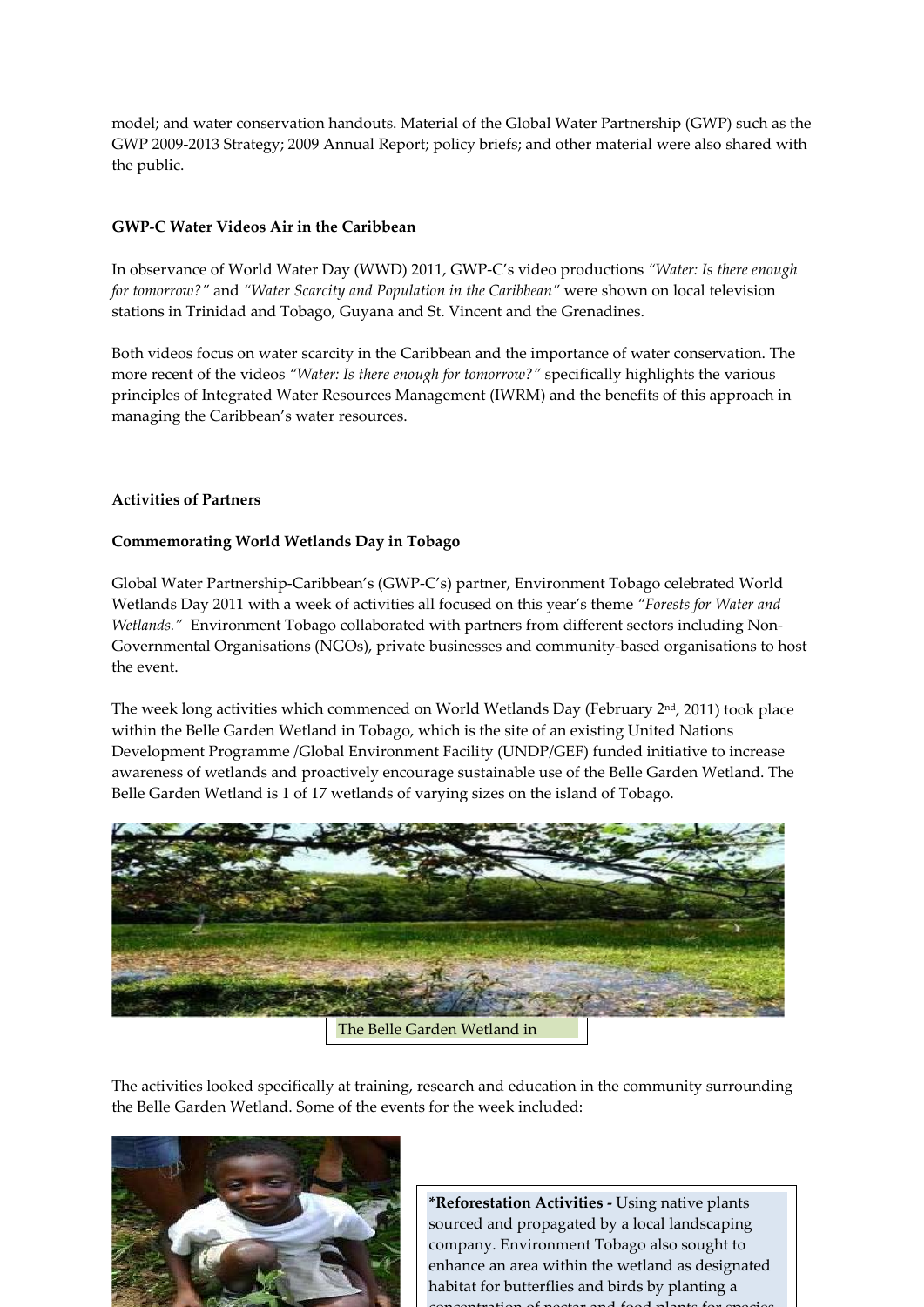

Students performing crab surveys.

**\*Ecological Surveys -** Butterflies and blue crabs were used as indicator species for ecological baseline surveys. Blue crabs were chosen as they are a keystone species within the wetland ecosystem. Butterflies were surveyed because they are a bio-indicator species of environmental health.

**\*Capacity Building -** Tertiary students and other interested parties were educated in the importance the wetlands and trained in field surveying techniques for indicator species. Students were given hands-on experience in field surveying techniques, data collection and analysis.



**\*Education Outreach -** Children at the local primary school neighbouring the wetland participated in interactive learning stations that covered topics such as the importance of wetlands and forests, wetland bio-indicators and threats to wetlands. Using print media, articles were published in the local paper highlighting wetland issues.

**Some Highlights from World Water Day 2011 Activities by Partners**

#### *Guyana*

GWP-C's partner, Guyana Water Incorporated (GWI) along with all the World Water Day (WWD) stakeholders in Guyana released a full-page announcement that was published in local dailies in